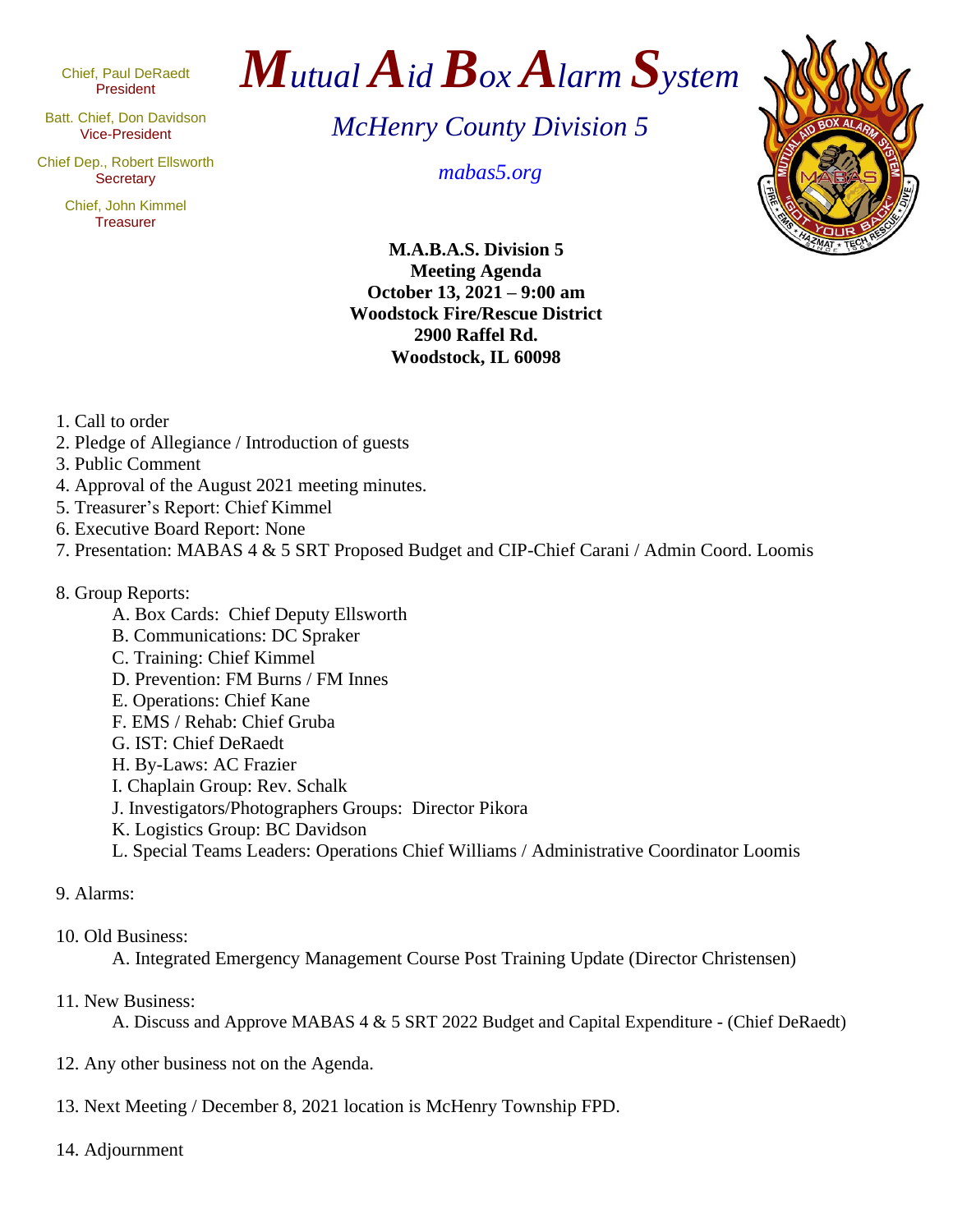Chief, Paul DeRaedt

Batt. Chief, Don Davidson

Chief Dep., Robert Ellsworth Secretary *mabas5.org*

Chief, John Kimmel **Treasurer** 



Vice-President *McHenry County Division 5*



**MABAS Division 5 Meeting October 13, 2021 – 09:00 am Woodstock FRD Station #3 3900 Raffel Rd. Woodstock, IL. 60098**

The meeting was called to order by Chief DeRaedt at 0901 hours, followed by the Pledge of Allegiance.

**Chief DeRaedt asked for Roll Call of members. Roll Call by department conducted. 10 departments present, 5 absent, quorum present.** 

**Public Comment**: No public comments.

**Approval of the August 11, 2021 meeting minutes. Motion by Chief Horist, second by Chief Kreher to approve the minutes of the August 11, 2021 meeting. Motion Passed.**

**Treasurer's Report:** Chief Kimmel gave the October report:

|                     | October 2021                           | <b>General Funds</b> |
|---------------------|----------------------------------------|----------------------|
|                     | <b>Previous Meeting Ending Balance</b> | \$30,030.60          |
|                     | Disbursements (detail below)           | \$54,805.39          |
|                     | Deposits (detail below)                | \$48,996.00          |
|                     | <b>Check Account Balance</b>           | \$24,221.21          |
|                     | <b>POD Funds</b>                       | \$500.00             |
|                     | <b>Total Available Funds</b>           | \$24,721.21          |
|                     | Disbursements:                         |                      |
| <b>Disbursement</b> | SRT 2 <sup>nd</sup> Installment        | \$48,674.39          |
|                     | <b>MABAS-IL</b>                        | \$6,131.00           |
|                     | Deposits:                              |                      |
| Deposits            | 3rd 2021 Deposits                      | \$42,100.00          |
|                     | 4 <sup>th</sup> 2021 Deposits          | \$6,896.00           |

**Motion by Chief Kreher, second by Chief Delatorre to approve the October 2021 Treasures Report. Motion Passed.**

**Executive Board**: Chief DeRaedt reported on the recent regional meeting held by Al Vrshek, Operations Branch Chief for MABAS-IL. Topics discussed were the status of MABAS and funding resource replacements.

**Presentations**: MABAS 4 & 5 SRT Proposed Budget and CIP: Chief Carani / Admin. Coordinator Loomis presented the following in the Proposed Budget and CIP:

Hiring a Part Time Person:

• Assist the Mechanics Team with general vehicle/equipment repairs, maintenance, and improvements;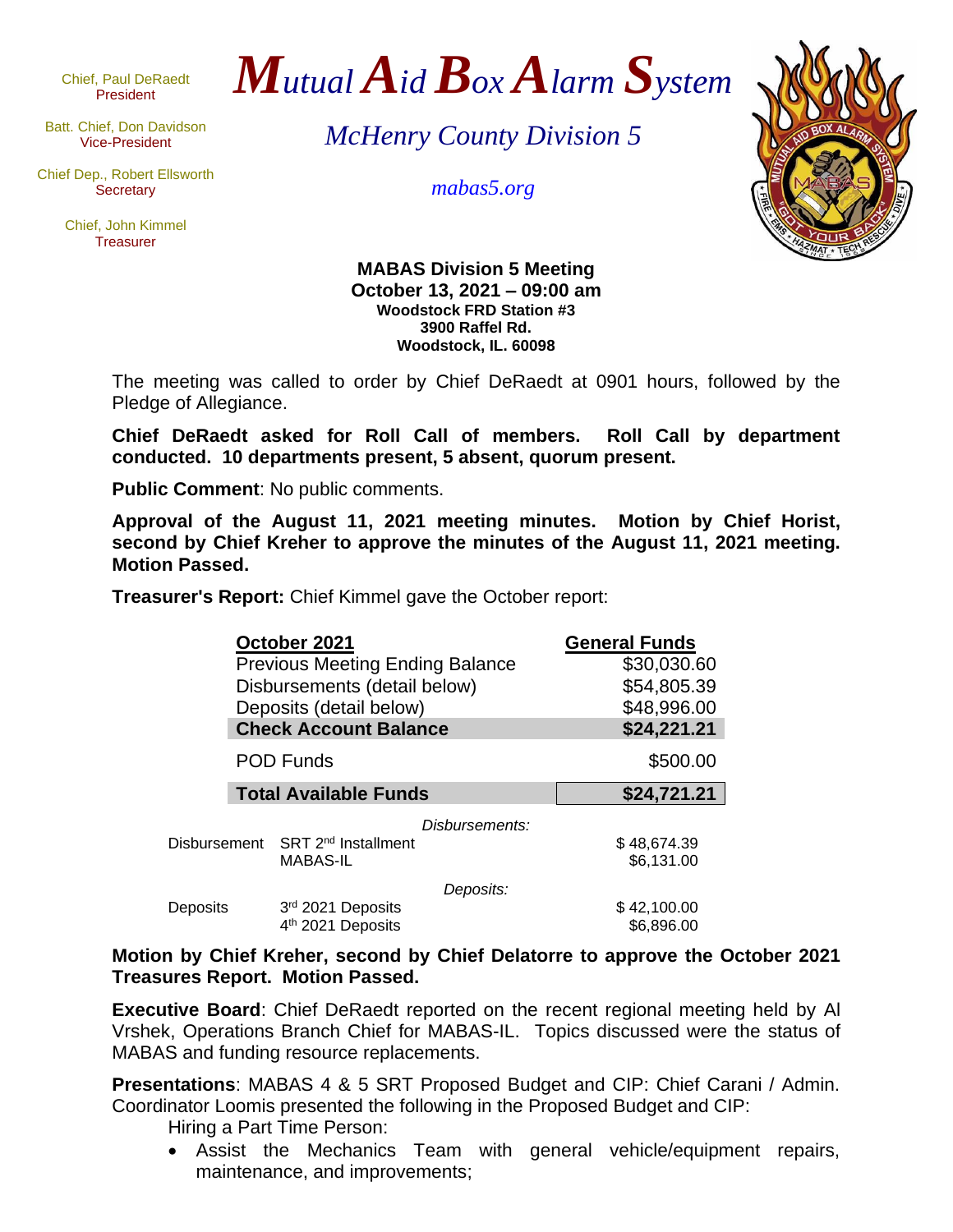- Coordinate the delivery and pick-up of assets to third party vendors for repair and maintenance;
- Assist all special teams with the delivery and pick-up of containers for training/special events;
- Assist the Administrative Coordinator in managing the disposal of surplus assets;
- Assist all special teams in evaluating and right sizing their equipment inventories.

Sonar Live Scope Equipment

The 2022-2026 CIP Vehicle and Equipment Assessment and Needs The group also discussed funding and membership of the SRT.

# **Group Reports**

**Box Cards**: C/Deputy Ellsworth reported any comments or concerns for Division 101 Kenosha County box cards need to be summited by Oct 25<sup>th</sup>. The current cards for some of the Kenosha departments rely heavily on our division. A response will be sent explaining our concerns.

**Communications**: D/Chief Spraker reported that text 911 is up and running. CAD maps have been updated to fix the default layers. If anyone needs help, please put in a work ticket.

### **Training**: No report.

**Prevention**: No report. FPB Director Pikora reminded everyone that the group will meet at the Northern Illinois Fire Inspectors Association Conference in Gurnee, IL. in November.

**Operations**: No report. **EMS/Rehab**: No report. **IST**: No report. **By-Laws**: No report.

**Chaplain's Group**: Rev. Schalk reported that he purchased four additional white chaplain vests for sixty-five dollars (under budget, of course). We have the two new chaplains at Huntley supplied and have two vests in reserve. I turned the invoice into our treasurer for reimbursement.

The chaplains will meet for their fourth quarter training on Thursday, November 11, 0900-1130, at Nunda Rural Fire Department. Our main topic of the morning will be the Illinois Firefighter Peer Support Program. Lt. Kelly Gitzke from Huntley is arranging that program. We'll also be working through a number of chaplain scenarios.

**Investigators / Photographers Groups**: FPB Director Pikora reported the next training will be on October 20<sup>th</sup> at Round Lake Beach for a Report Writing class. The group is also working with the Sheriff's department to host a Fire Scene class.

#### **Logistics Group**: No report.

## **Special Teams Leaders**

**Division 5 Operations Chief**: Chris Williams reported that Sean Baumgartner from Algonquin-LITH FPD is the new Division 5 Dive Coordinator.

DeLong Grain Company has donated a grain auger used for grain bin rescue to the SRT Technical Rescue Team.

MABAS-IL also donated equipment to the SRT Technical Rescue Team from another division who has discontinued their team.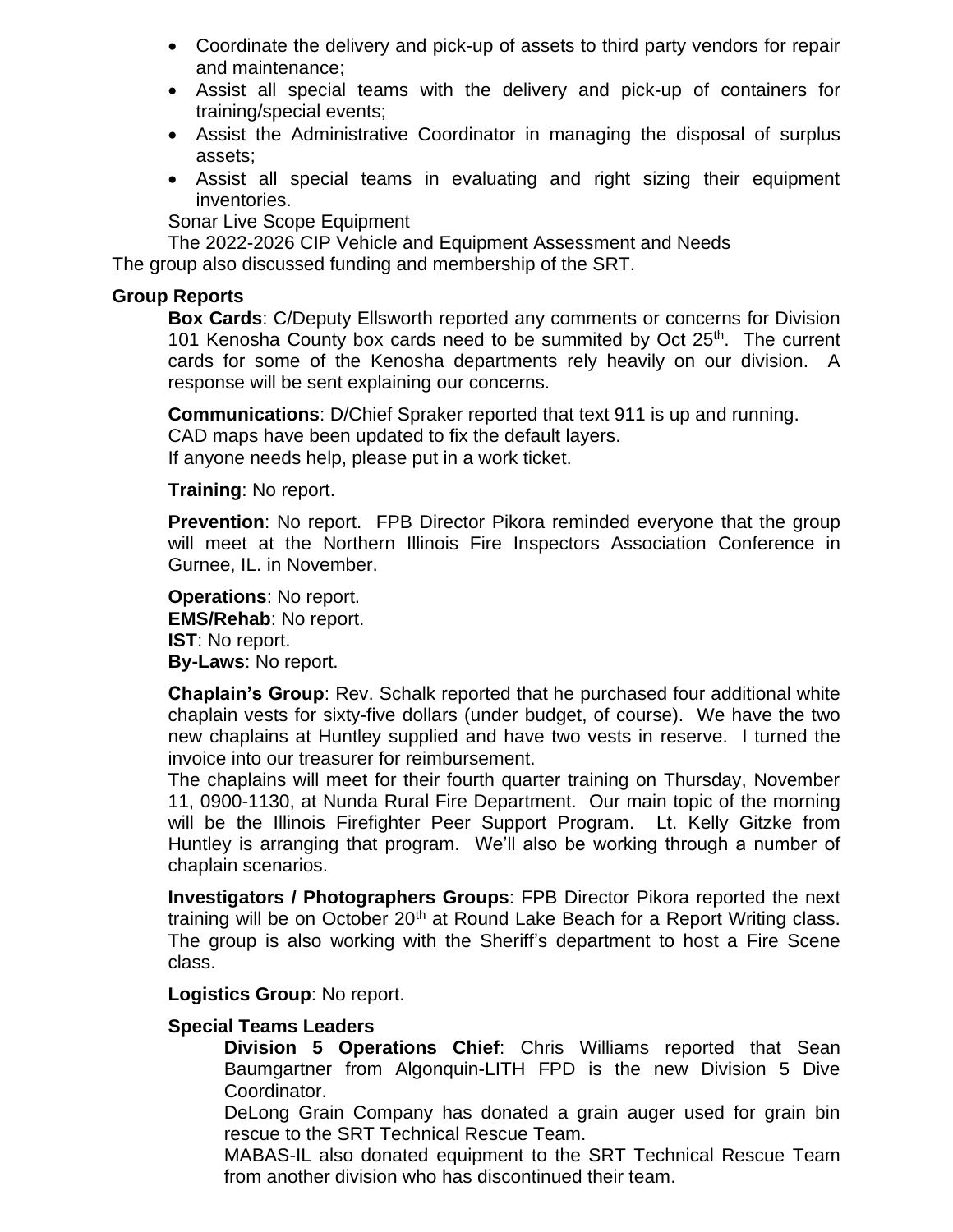Sonar has been busy.

The Mechanics group is working on the leaking valves on Decon 4.

The SRT 5 container is almost finished after being painted and new decals.

**SRT Coordinator:** Admin. Coordinator Loomis reviewed the August and September SRT reports, highlighting the recent deployments.

Updated SOG's and Forms have been approved for all teams.

Dave Reid has retired from McHenry Township FPD (he is still employed by Lake Zurich) he will become the Division 4 Assistant Wildland Task Force Leader.

Presenting the 2022 draft budget and the 5 year Capital Improvement Plan.

2021 End of the year training forms are due January 6, 2022.

Chief DeRaedt added the Crystal Lake dive team will be resubmitting to become active again on January 1, 2022.

#### **Alarms**: None.

#### **Old Business**:

**Integrated Emergency Management Course (IEMC) Post Training Update**: Director Christensen reviewed the 3 days of training and workshops in Plainfield before the FEMA lead exercise. The training and exercise covered the Illinois Emergency Management Agency (IEMA) Region 3 jurisdictions. The event was based in Chicago, and the counties in Region 3 needed to work on situational awareness on a regional scale and communicate with each other and the state to coordinate resources and information.

Director Christensen continues to work with the state to improve the WebEOC program and mapping abilities to provide a better operating picture during events.

#### **New Business**:

**Discuss and Approve MABAS 4 & 5 SRT 2022 Budget and Capital Expenditure**: Chief DeRaedt stated that this years cost will be \$6,711.35 for each department in Division 5. Last years cost was \$6,490.00, this will be an increase of \$221.35 for each department. Chief Kreher stated that the group as always will continue looking for alternate funding sources. **Motion by Chief Horist, second by D/Chief Abernathy to Approve the MABAS 4 & 5 SRT 2022 Budget and Capital Expenditure. Motion Passed.**

**Any other business not on the Agenda**: Director Christensen brought brochures on the EMA Search & Rescue division. The team works with other jurisdictions throughout the state to train and search together, providing mutual aid. If you have a lost or missing please contact us by calling your dispatch center.

Next meeting will be on Wednesday, December 8, 2021, 9am at McHenry Township FPD Station #1 at 3610 W. Elm St.

Please sign-in if you have not already.

**Motion by Chief Kreher, second by D/Chief Abernathy to adjourn at 1002 hours. Passed.**

Respectfully submitted,

R. Elkworth fr. (ES)

R. Ellsworth, Jr.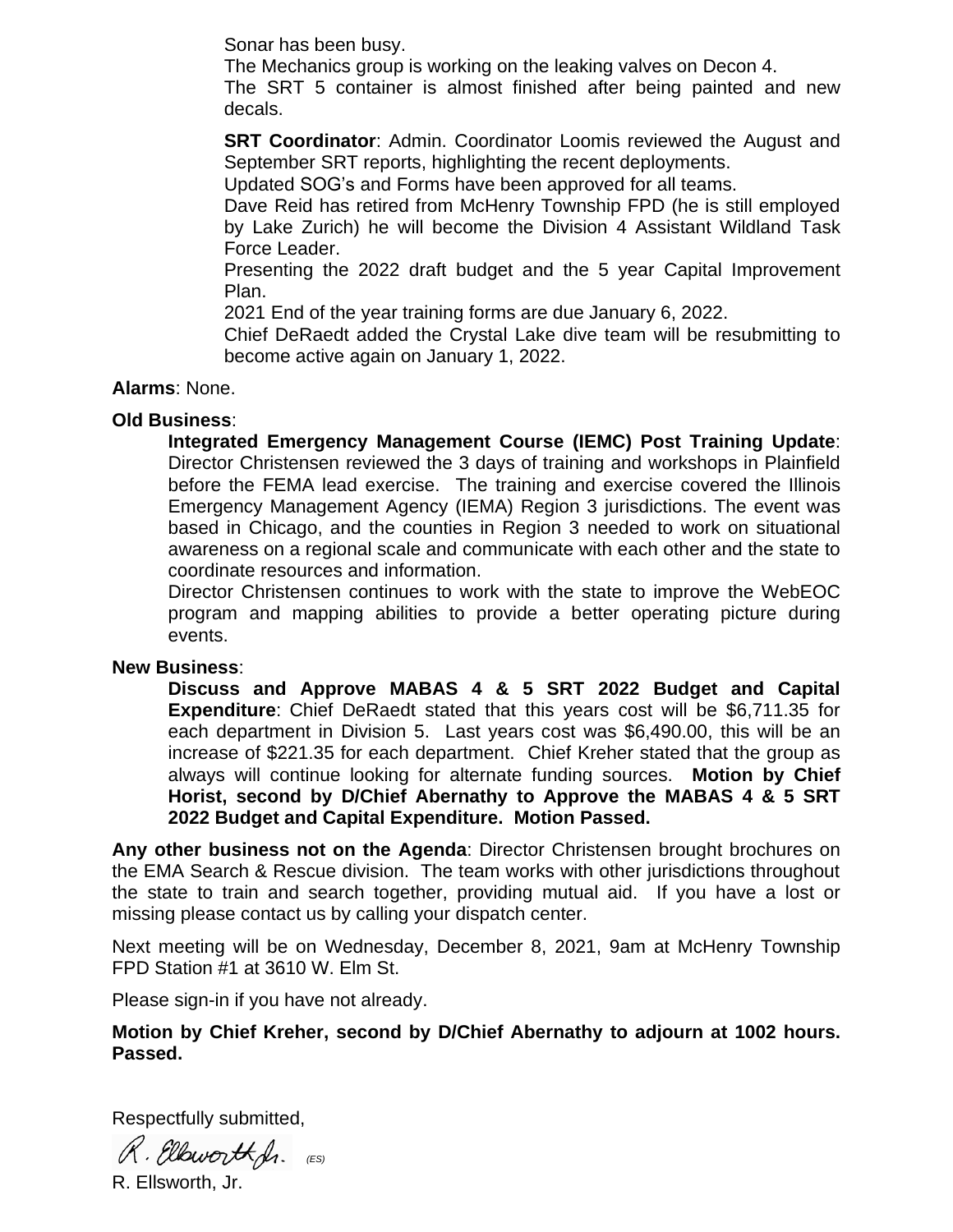| <b>Attendance</b> |  |
|-------------------|--|
| Nloma             |  |

| <b>Name</b>             | Dept.       | <b>Name</b>            | Dept.         |
|-------------------------|-------------|------------------------|---------------|
| <b>Paul DeRaedt</b>     | <b>CRLK</b> | John Knebl             | <b>ALGN</b>   |
| <b>Chris Williams</b>   | <b>CRLK</b> | Cory Pikora            | <b>ALGN</b>   |
| <b>Bob Kreher</b>       | <b>FRGR</b> | Jeremy Morris          | <b>MCSO</b>   |
| Rev. Schalk             | <b>FRGR</b> | Jenny Synek            | <b>NERCOM</b> |
| Mark Abernathy          | <b>NUND</b> | Don Burr               | <b>SEECOM</b> |
| Scott Ravagnie          | <b>HUNT</b> | <b>Brad Delatorre</b>  | <b>CARY</b>   |
| <b>Christina Loomis</b> | <b>SRT</b>  | <b>Rudy Horist</b>     | <b>MCHY</b>   |
| <b>Brendan Parker</b>   | <b>WSTK</b> | <b>Steve Spraker</b>   | <b>MCHY</b>   |
| John Kimmel             | <b>MRGO</b> | Karen Bush             | <b>MCHY</b>   |
| <b>Steve Frazier</b>    | <b>MRGO</b> | David Christensen      | <b>EMA</b>    |
| Don Davidson            | <b>MRGO</b> | <b>Bob Ellsworth</b>   | <b>EMA</b>    |
| <b>Rich Carani</b>      | <b>JAC</b>  | <b>Thomas Linneman</b> | <b>HEBR</b>   |